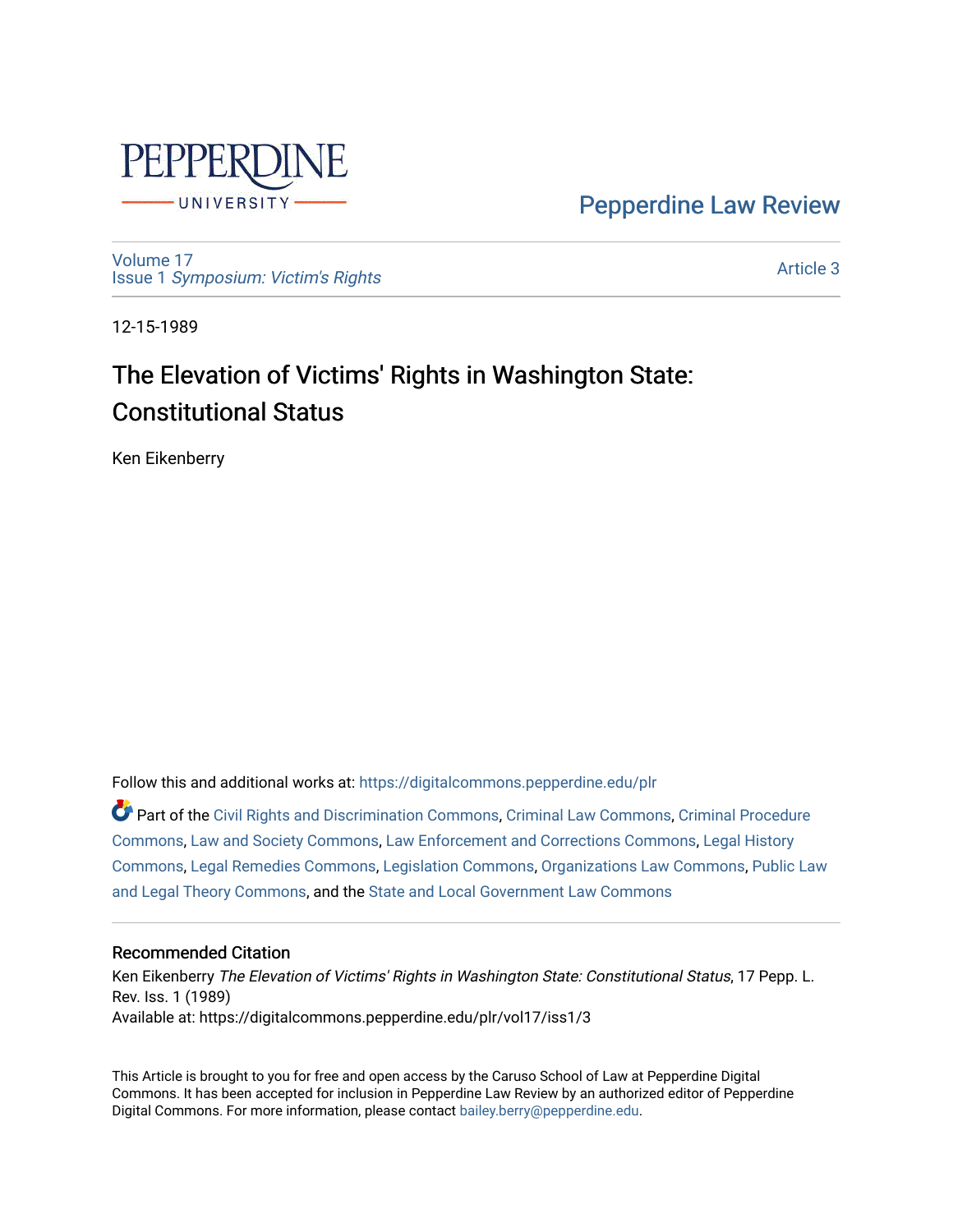## The Elevation of Victims' Rights in Washington State: Constitutional Status

Ken Eikenberry\*

## I. INTRODUCTION

The pendulum in American law is finally beginning to swing back toward crime victims. Crime victims are regaining their rightful positions in the criminal justice system which, for too long, has ignored their importance.

A crime committed upon an individual often has serious repercussions. The victim's anguish following an attack may continue for years and can be compounded by the way in which the victim is treated by the criminal justice system.' In the past, this system too often ignored the victim's personal needs, while the person accused of committing a crime was guaranteed numerous safeguards by federal and state constitutions.

The cooperation of victims in reporting crimes to the police and in testifying for prosecutors is critical.2 However, until recent-

B.A., 1954, Washington State University; LL.B., 1959, University of Washington. Mr. Eikenberry is the Attorney General for the State of Washington and is currently serving his third term. He has also served as special agent for the FBI, deputy prosecuting attorney in King County, Seattle, Washington, and a member of the Washington State House of Representatives, and has practiced law with a Seattle law firm. The author wishes to express his gratitude to Ramona M. Emerson and High R. Heermans, second-year law students at the University of Washington School of Law, for coauthoring this article, and to Mary **E.** Fairhurst, Assistant Attorney General, for her helpful comments and criticisms.

<sup>1.</sup> Gittler, *Expanding the Role of the Victim in a Criminal Action: An Overview of Issues and Problems,* 11 PEPPERDINE L. REV. 117, 117 (1984) (noting that "[t]he victims of crime are truly the forgotten people in the American criminal justice system and are all too often victimized twice-first by the crime and then by the system").

<sup>2.</sup> PRESIDENT'S TASK FORCE ON VICTIMS OF CRIME, FINAL REPORT vi (Dec. 1982) [hereinafter FINAL REPORT]. "The American criminal justice system is absolutely dependent on these victims to cooperate. Without the cooperation of victims and witnesses in reporting and testifying about crime, it is impossible in a free society to hold criminals accountable." *Id.*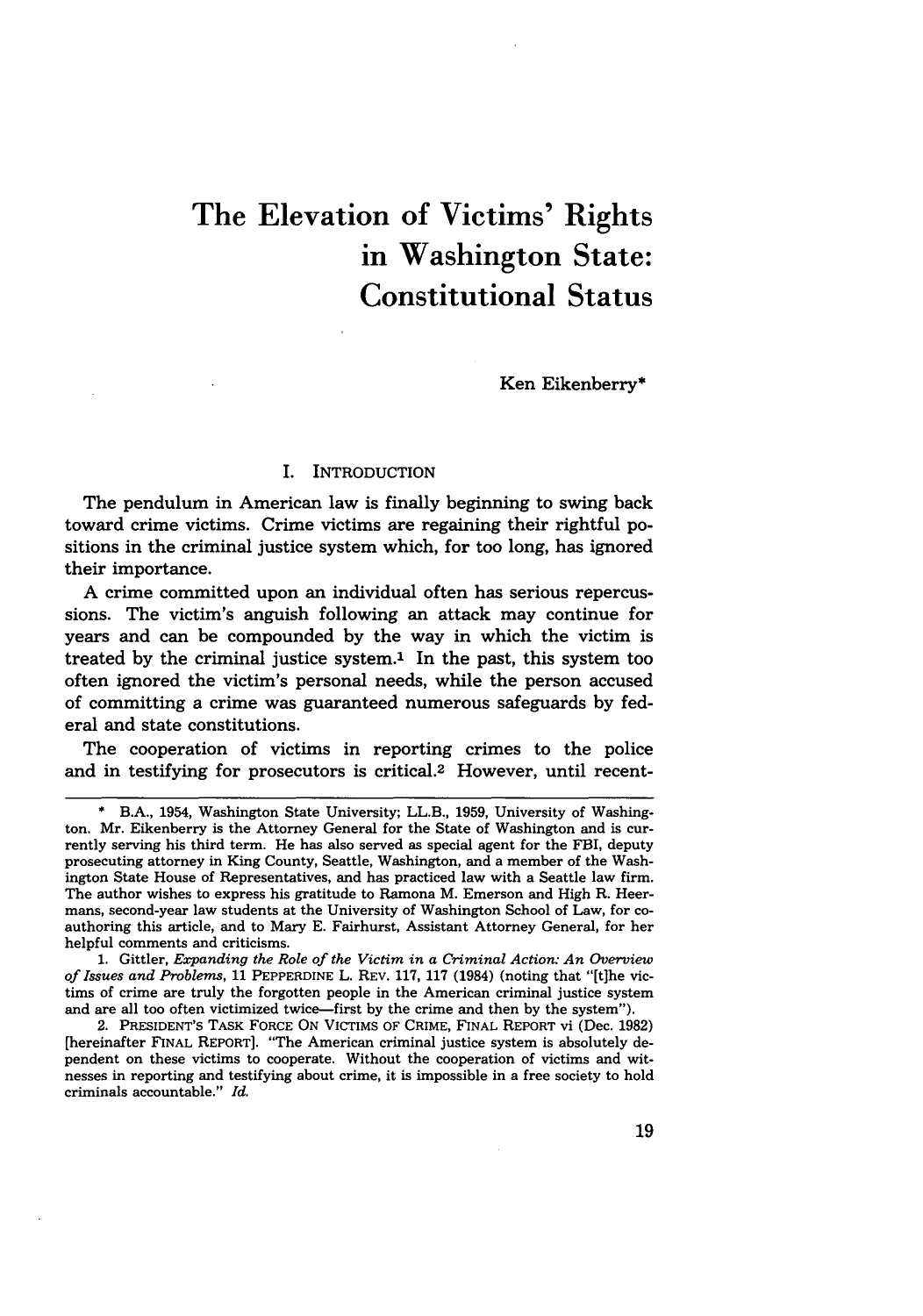ly,3 little or no consideration was provided to their needs.4 Victims frequently were denied information about the criminal justice process, and they rarely received opportunities to describe the impact of a crime. This lack of consideration, participation, and legal standing left victims feeling confused, frustrated, and angry. Many concluded that the results of criminal prosecutions were unfair.

The Washington State Legislature responded to the victims' needs and attempted to correct the imbalance in the criminal justice system by unanimously passing a resolution to elevate the rights of crime victims to a constitutional status.5 The voters passed the amendment in November **1989** by a seventy-eight percent majority vote.6 Its passage places Washington among the handful of states that constitutionally posture the rights of both defendants and victims.7 Moreover, passage of the amendment grants victims of felonies the right to play a meaningful role in the criminal justice process by providing them guaranteed access to the system.

This article describes the shift brought about by the crime victims' movements and Washington's current crime victims laws. It also analyzes the practical effects of Washington's constitutional amendment.

**5.** Wash. S.J. Res. 8200, 51st Leg., **1989** Sess., sponsored by Senators Pullen, Talmadge, Thorsness, Newhouse, Madsen, Rasmussen, Benitz, and Nelson, by request of the Attorney General. The text of the amendment reads:

Effective law enforcement depends on cooperation from victims of crime.<br>To ensure victims a meaningful role in the criminal justice system and to accord them due dignity and respect, victims of crime are hereby granted the following basic and fundamental rights.<br>Upon notifying the prosecuting attorney, a victim of a crime charged as a

felony shall have the right to be informed of and, subject to the discretion of the individual presiding over the trial or court proceedings, attend trial and all other court proceedings the defendant has the right to attend, and to make a statement at sentencing and at any proceeding where the defendant's release is considered, subject to the same rules of procedure which govern the defendant's rights. In the event the victim is deceased, incompetent, a minor, or otherwise unavailable, the prosecuting attorney may identify a representative to appear to exercise the victim's rights. This provision shall not constitute a basis for error in favor of a defendant in a criminal proceeding nor a basis for providing a victim or the victim's representative with court appointed counsel.

*Id.*

**6.** Letter from Mary **E.** Fairhurst, Assistant Attorney General of Washington, to Beverly A. Reid (Dec. 12, **1989).**

7. State constitutions with similar provisions include: CAL. CONST. art. **I,** § **28;** FLA. CONST. art. I, § 16(b); MICH. CONST. art. I, § 24; R.I. CONST. art. I, § **23.**

20

**<sup>3.</sup>** OFFICE OF JUSTICE PROGRAMS, U.S. DEP'T OF JUSTICE, FOUR YEARS LATER: **A** REPORT ON THE PRESIDENT'S TASK FORCE ON VICTIMS OF CRIME (May **1986)** [hereinafter FOUR YEARS LATER].

<sup>4.</sup> FINAL REPORT, *supra* note 2, at vii.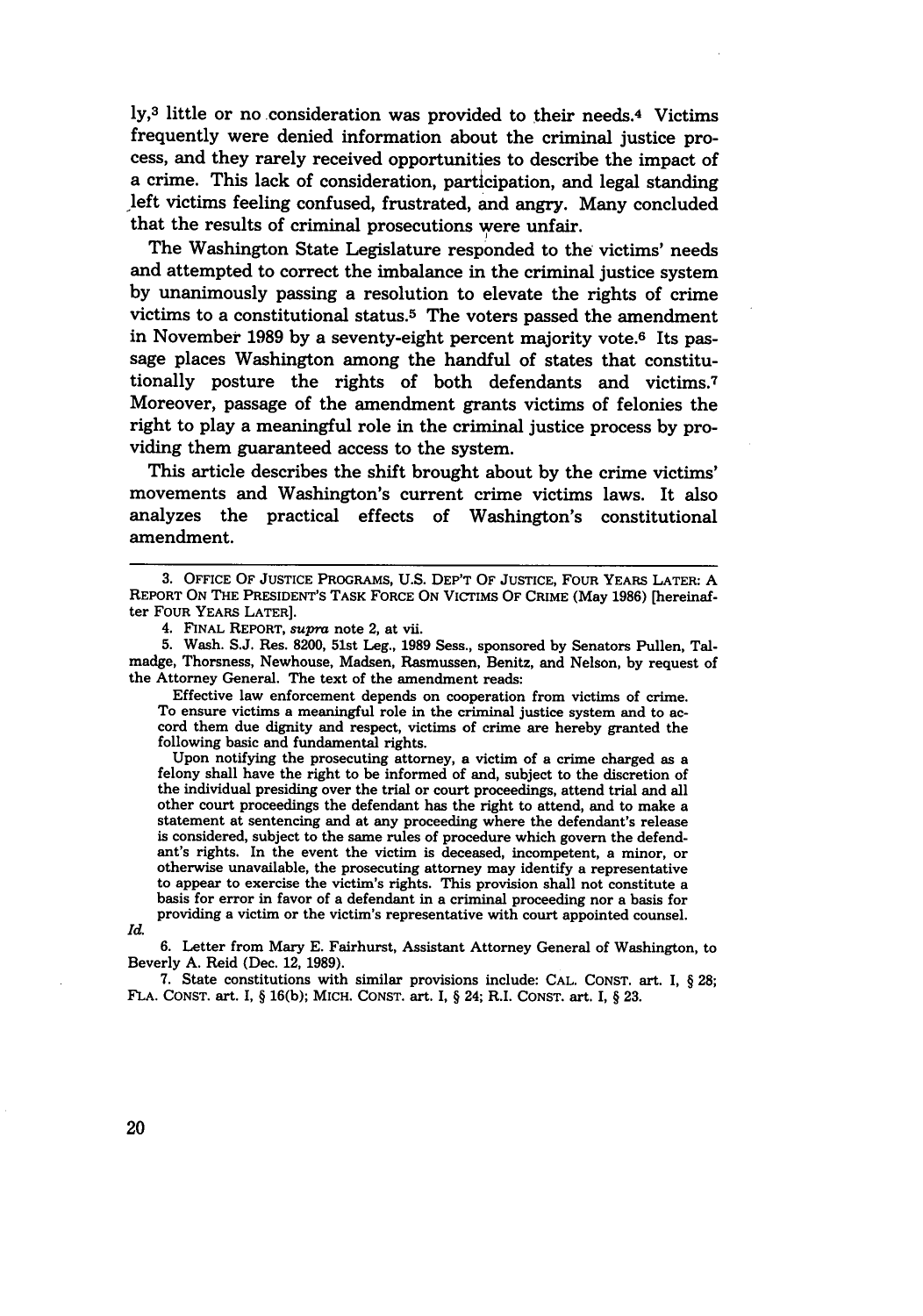## II. THE VICTIMS' RIGHTS MOVEMENT: ORIGINS THROUGH THE PRESENT

Although an in-depth historical analysis is beyond the scope of this article, a brief review of the history of the victims' involvement in our criminal justice system, the victims' gradual exclusion from that system, and the subsequent growth of the victims' rights movement will provide a useful context in which to consider Washington's constitutional amendment.

## *A. History of the Victim's Involvement in the Criminal Justice System*

The origins of our criminal justice system can be traced to the evolution of the English system.8 In the middle ages, victims engaged in primitive blood feuds with their criminal offenders.9 The crime victim organized a group, often comprised of family and friends, to track down the criminal. When caught, the criminal was physically punished and ordered to pay restitution to the victim.'0

A more civilized system of criminal law emerged during the eleventh and twelfth centuries.<sup>11</sup> To maintain the "king's peace," representatives of the king sometimes participated in both charging and hearing criminal cases. Nevertheless, victims generally retained the role of the prosecutor. The victim, not the king, was seen as the object of the crime. Later, a mechanism for public prosecutions was established, but victims never were denied the right to initiate their own proceedings.12 Private prosecution continued in England through the middle of the nineteenth century.13

At the time of the American Revolution, the colonies were settled largely by the English, who brought with them English legal traditions. These traditions included the criminal law process of private prosecution.14 During this period, the American criminal system began to diverge from the English model, and public prosecution gradually replaced private prosecution in America. Crime came to be seen

**<sup>8.</sup>** For discussions of the historical role of victims in the evolution of the criminal justice system, see Cardenas, *The Crime Victim in the Prosecutorial Process,* 9 HARV. J.L. & **PUB.** POL'Y 357, 359-72 (1986); Henderson, *The Wrongs of Victim's Rights,* <sup>37</sup> **STAN.** L. REV. 937, 938-42 (1985).

<sup>9.</sup> Henderson, *supra* note **8,** at 938-39.

<sup>10.</sup> Cardenas, *supra* note **8,** at 359.

**<sup>11.</sup>** *Id.*

<sup>12.</sup> *Id.* at 359-60.

<sup>13.</sup> *Id.* at 360.

<sup>14.</sup> Gittler, *supra* note 1, at 125-26.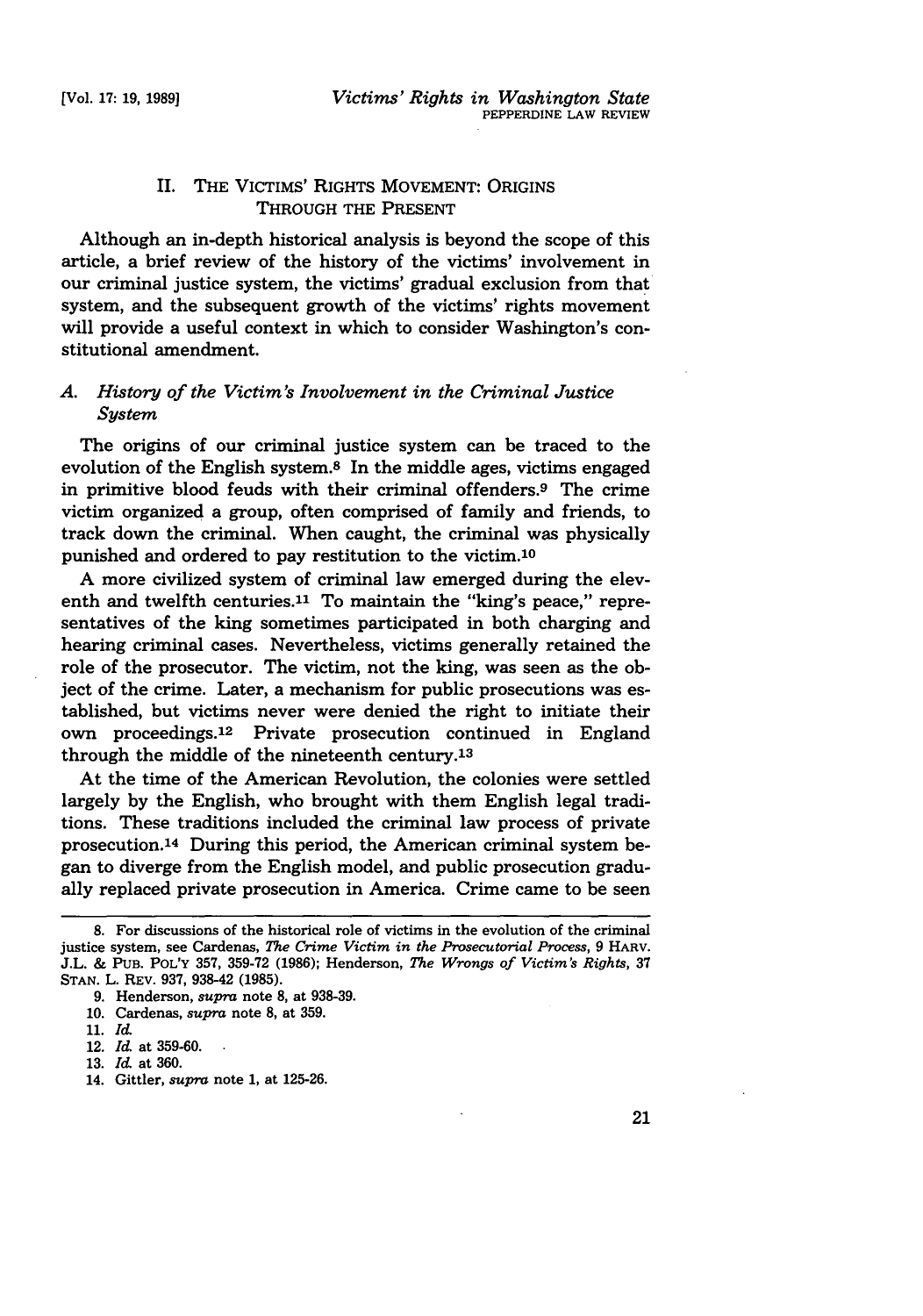as an offense against society rather than the individual, and criminal prosecutions became the province of public prosecutors.15

Victims gradually were excluded from meaningful participation in the criminal justice process. Soon victims were relegated to the roles of reporting crimes to police and serving as witnesses.16 The inevitable result was the alienation of many victims from the criminal justice system designed to protect them.<sup>17</sup> Rather than viewing the system as responsive, victims came to view it as indifferent. This perceived indifference resulted in a decrease in the number of crime victims willing to cooperate with law enforcement officials.18 In some instances, the victims' noncooperation has been the primary reason for the dismissal of criminal cases.19 The criminal justice system's failure to address the victims' needs has spawned the Victims' Rights Movement.

### *B. Emergence of the Victims' Rights Movement*

Although it is difficult to pinpoint the beginning of the Victims' Rights Movement, 20 numerous developments chart its growth. Victimology emerged as a science in the  $1940s$  and  $1950s$ ,  $21$  and, by the late 1950s, international discussion focused on proposals to compensate victims of crime.22 In 1965, California became the first state to provide such compensation,<sup>23</sup> and today, the federal government, forty-four additional states, the District of Columbia, and the Virgin Islands have established some type of crime victim compensation program. 24

In the 1970s, the crime rate continued to rise.25 Many Americans became increasingly frustrated with the criminal justice system, which granted the accused. a host of rights while apparently overlooking the victim.<sup>26</sup> Specifically, the courts emphasized rehabilita-

<sup>15.</sup> *Id.* at 126-32.

<sup>16.</sup> Goldstein, *Defining the Role of the Victim in Criminal Prosecution,* 52 MISS. L.J. 515, 519 (1982).

<sup>17.</sup> Carrington & Nicholson, *The Victims' Movement: An Idea Whose Time Has Come,* 11 PEPPERDINE L. REV. 1, 4-5 (1984).

<sup>18.</sup> Cardenas, *supra* note 8, at 357-58; Goldstein, *supra* note 16, at 515, 518.

<sup>19.</sup> Goldstein, *supra* note 16, at 518; Kelly, *Victims' Perception of Criminal Justice,* 11 PEPPERDINE L. REV. 15, 15-16 (1984).

<sup>20.</sup> For an excellent discussion of the origins of the Victims' Rights Movement, see Carrington & Nicholson, *supra* note 16; Gittler, *supra* note 1, at 117-25; Henderson, *supra* note 8, at 938-42. For a brief overview of the growth of the Victim's Right Movement, see Comment, *The Victim's Veto: A Way to Increase Victim Impact on Criminal Case Dispositions,* 77 CALIF. L. REV. 417, 422-25 (1989).

<sup>21.</sup> Comment, *supra* note 20, at 423.

<sup>22.</sup> *Id.*

<sup>23.</sup> Carrington & Nicholson, *supra* note 17, at 2.

<sup>24.</sup> Mertz, *The Illusion of Victim Rights,* STUDENT LAW., Mar. 1989, at 18.

<sup>25.</sup> Henderson, *supra* note 8, at 948.

<sup>26.</sup> Goldstein, *supra* note 16, at 518-20.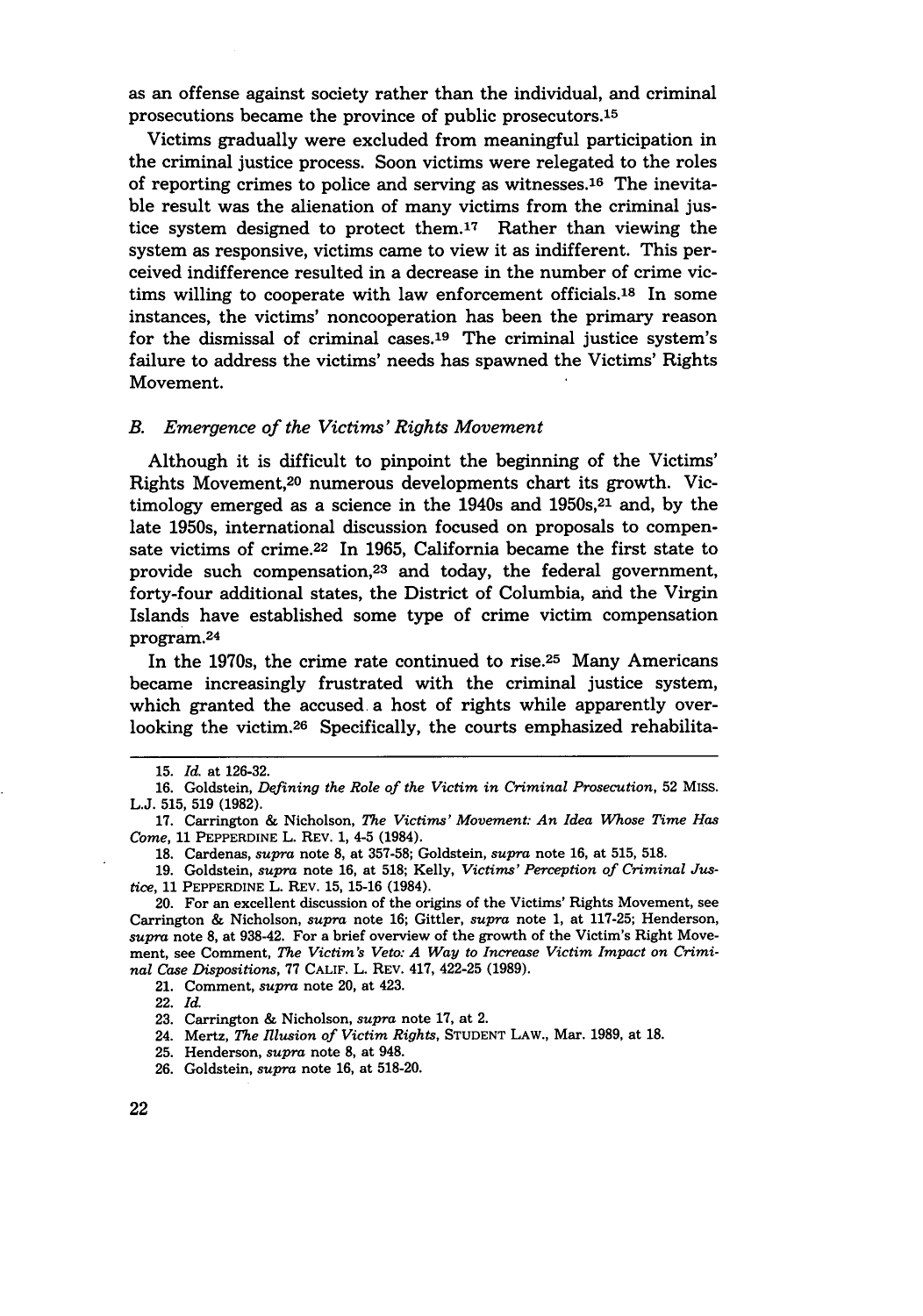tion, while recidivism rates suggested its futility.27 Moreover, the courts disposed of processed cases through plea bargaining,28 rather than through open court proceedings.

In response, legislatures throughout the country passed tougher sentencing laws, the death penalty was reinstituted, and citizens joined together to balance a criminal justice system perceived by many as weighing in the defendant's favor. The women's movement also helped to focus the nation's attention on victims rights by emphasizing the criminal justice system's mistreatment of rape victims.<sup>29</sup> "Mothers Against Drunk Driving" galvanized the nation's concern for victims of drunk drivers.<sup>30</sup> "Parents of Murdered Children" was formed to support parents whose children had been killed.31

Shortly after taking office, President Reagan convened a Task Force on Victims of Crime. Its first report, published in 1982, recommended scores of state and federal victim-oriented reforms.<sup>32</sup> It proposed adding language to the sixth amendment to the United States Constitution granting crime victims the right "in every criminal prosecution... to be present and to be heard at all critical stages of judicial proceedings."33

The next few years witnessed the birth of victim assistance programs at state and local levels.34 The President, governors, and state officials proclaimed an annual "Crime Victims Week."35 Forty-four

<sup>27.</sup> Comment, *supra* note 20, at 422 n.19. "Public awareness of the failure of rehabilitation is evident from recent public opinion data. In 1970, 73% of Americans felt that rehabilitation should be the main emphasis in prisons. By 1982, that figure had declined to 44%." *Id.* (citing BUREAU OF JUSTICE STATISTICS, U.S. DEP'T OF JUSTICE SOURCEBOOK OF CRIMINAL **JUSTICE** STATISTICS 1983, 261 (1984)).

**<sup>28.</sup>** Mertz, *supra* note 24, at 22. "Nearly 90 percent of all criminal cases are resolved through plea bargaining." *Id.* (citing D. AUSTERN, CRIME VICTIMS HANDBOOK (1987)); *see* Goldstein, *supra* note 16, at 519. Goldstein explains that:

The victim has been left to play a distinctly secondary role. He reports crimes to public officials and leaves it to them to decide whether offenders should be prosecuted and punished. His injury becomes the occasion for a public cause of action, but he has no 'standing' to compel prosecution of the crime against him or to contest decisions to dismiss or reduce the charges or to accept plea bargains.

*Id.* at 519.

<sup>29.</sup> Henderson, *supra* note **8,** at 949.

<sup>30.</sup> *Id.*

<sup>31.</sup> *Id.* at 950.

<sup>32.</sup> *See generally* FINAL REPORT, *supra* note 2.

<sup>33.</sup> *Id.* at 114.

<sup>34.</sup> Carrington & Nicholson, *supra* note 17, at 2.

**<sup>35.</sup>** *Id.* at 2-3.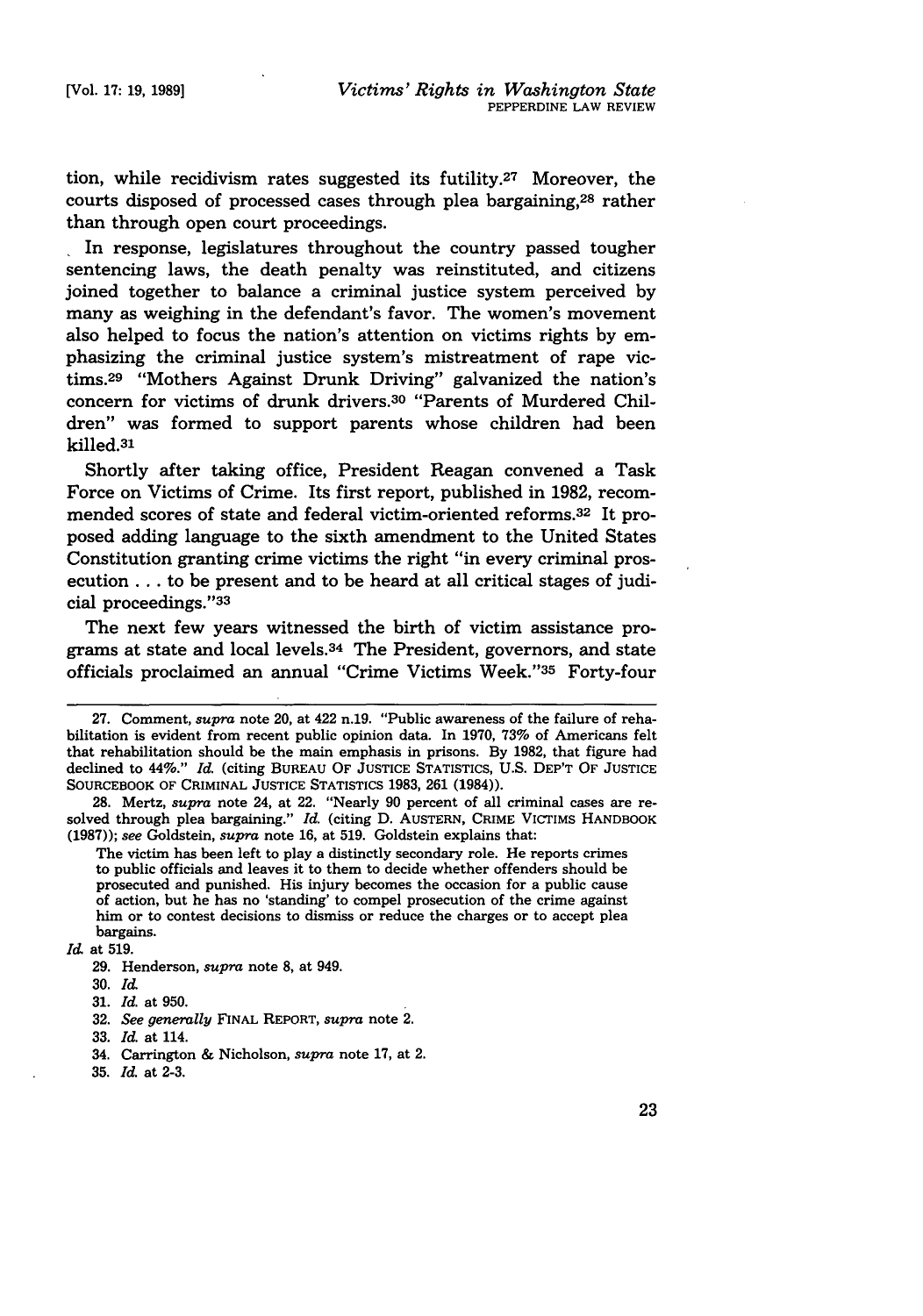states passed legislation, often labeled the crime victims' "Bill of Rights."36 Typical statutory components included provisions "mandating victim impact statements at sentencing, assuring the prompt return of seized property, protecting victims from intimidation and harassment, and providing victim restitution. **" <sup>37</sup>**

In 1986, the United States Department of Justice issued a follow-up report on the recommendations of the President's Task Force.38 This report found that many of the recommendations had been implemented.<sup>39</sup> Meanwhile, Congress addressed several crime victims' concerns by enacting the Victim and Witness Protection Act of 1982,40 the Comprehensive Crime Control Act of 1984,41 and the Victims of Crime Act.42 Currently, victims' rights advocates are focusing their efforts on amending state constitutions to include victims' rights.4<sup>3</sup>

#### III. WASHINGTON'S CURRENT CRIME VICTIMS LAWS

Washington has been in the forefront of the victim's rights movement. The state's legislature enacted the Crime Victim Compensation Program in 197344 and the crime victims' "Bill of Rights" in 1985.45

The compensation program's purpose is to provide innocent victims with medical services, payments for lost wages, lump-sum payments

38. *See* FOUR YEARS LATER, *supra* note 3.

39. *Id.* at iii.

40. Victim and Witness Protection Act of 1982, Pub. L. No. 97-291, 96 Stat. 1248 (codified as amended at **18** U.S.C. §§ 1512-1515, 3579-3580 (Supp. IV 1986 and FED. R. CRIM. P.  $32(c)(2))$ ). This Act "protects victims from intimidation and harassment by making it a crime to threaten them or retaliate against them." Comment, *supra* note 20, at 424.

42. Victims of Crime Act of 1984, 42 U.S.C. § 10602(a)(1) (Supp. IV 1986). The Act established a fund which matches "thirty-five percent of the amounts paid by states in victim compensation awards." Comment, *supra* note 20, at 424.

<sup>36.</sup> VICTIMS' CONSTITUTIONAL AMENDMENT NETWORK, STRATEGIES FOR ACTION 48 (July, 1988) (citing National Organization For Victim Assistance, November 1987).

<sup>37.</sup> Comment, *supra* note 20, at 424; *see also* Comment, *The Victims' Rights Act of 1988, the Florida Constitution, and the New Struggle for Victims' Rights,* 16 FLA. ST. U.L. REV. 811, 812 (1988). "The typical 'Bill of Rights' protects victims and witnesses against intimidation, and guarantees crime victims the right to be informed of the existence of compensation and assistance programs, to be notified of the status of investigations and trial proceedings, and to participate in criminal proceedings involving the offender." *Id.* (citing Anderson & Woodard, *Victim and Witness Assistance: New State Laws and the System's Response,* 68 JUDICATURE 221, 228-31 (1985)).

<sup>41.</sup> Comprehensive Crime Control Act of 1984, Pub. L. No. 98-473, tit. 2, 98 Stat. 1976 (codified as amended in scattered sections of Titles 18 and 42 of the United States Code). The Act "contains several victim-oriented provisions, including the Bail Reform Act, which provides that an accused criminal's dangerousness to the community may be considered at bail hearings." Comment, *supra* note 20, at 424.

<sup>43.</sup> Mertz, *supra* note 24, at 17.

<sup>44.</sup> WASH. REV. CODE ANN. § 7.68 (Supp. 1989).

<sup>45.</sup> *Id.* § 7.69 (1985 & Supp. 1989).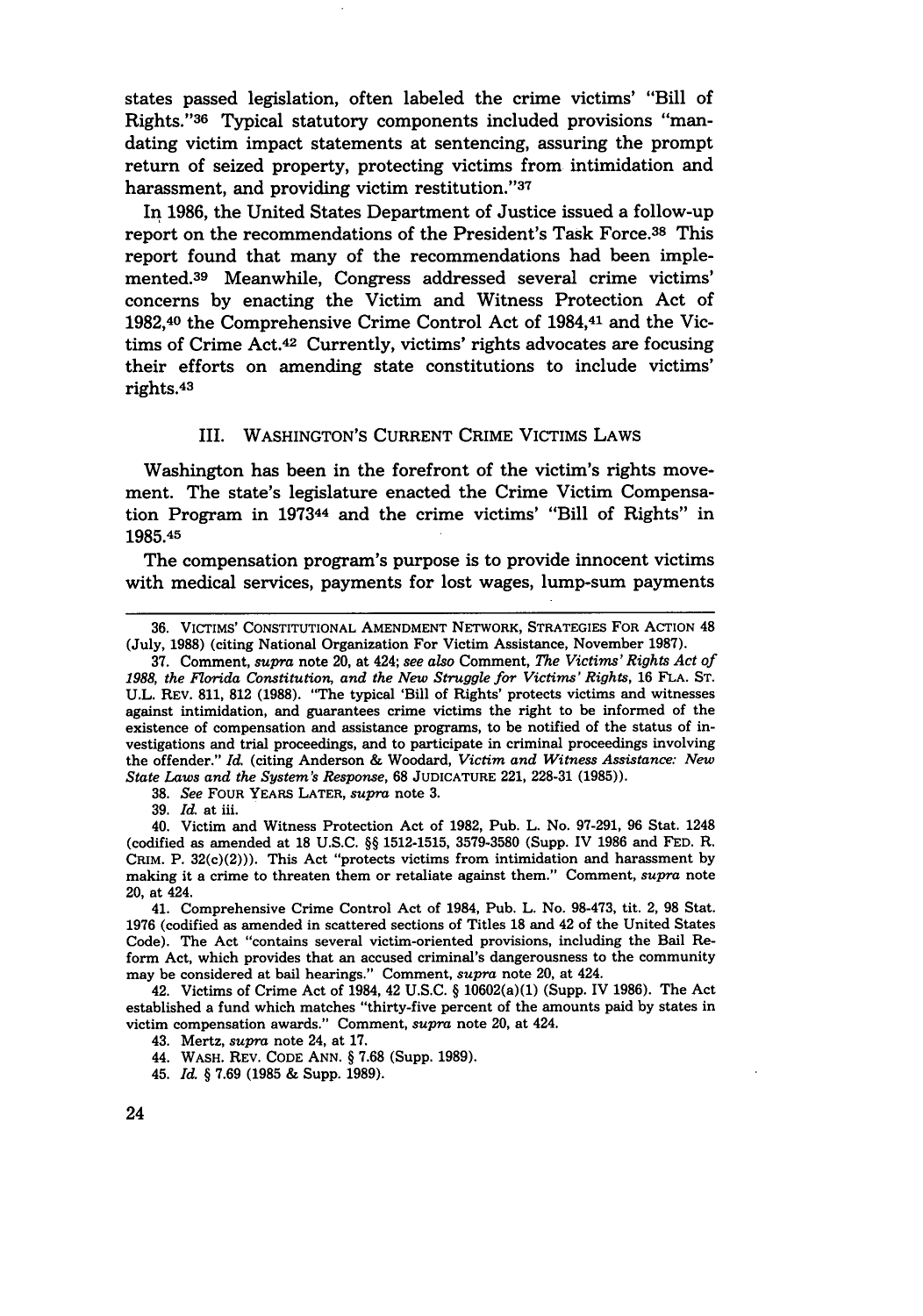for permanent disabilities, and other services for injuries resulting from violent crime. The crime victims' Bill of Rights is designed to grant victims and survivors of crime a more significant role in the criminal justice system, ensure that they are treated with dignity, and guarantee that personal rights are "honored and protected by law enforcement agencies, prosecutors, and judges in a manner no less vigorous than the protection afforded criminal defendants."46

While the compensation fund and the crime victims' Bill of Rights provide a statutory base for monetary benefits and meaningful involvement in the criminal justice system, this base must be strengthened if victims' rights are to be guaranteed. Both statutes are necessary, but neither is sufficient.

For example, the crime victims' Bill of Rights states that "[t]here shall be a reasonable effort made to ensure that victims, survivors of victims, and witnesses of crimes"<sup>47</sup> receive the rights enumerated in the statute. Rights subject to reasonable effort are less than guaran-

- **(1)** to be informed **by** local law enforcement agencies or the prosecuting attorney of the final disposition of the case in which the victim, survivors, or witness is involved;
- (2) to be notified **by** the party who issued the subpoena that a court proceeding to which they have been subpoenaed will not occur as scheduled, in order to save the person an unnecessary trip to court;
- **(3)** to receive protection from harm and threats of harm arising out of cooperation with law enforcement and prosecution efforts, and to be provided with information as to the level of protection available;
- **(5)** to be provided, whenever practical, a secure waiting area during court proceedings that does not require them to be in close proximity to defendants and family or friends of defendants;
- 

 $1.111$ 

- **(9)** With respect to victims and survivors of victims, to be physically present in court during trial, or if subpoenaed to testify, to be scheduled as early as practical in the proceedings in order to be physically present during trial after testifying and not to be excluded solely because they have testified;
- 
- **(11)** to submit a victim impact statement or report to the courts, with the assistance of the prosecuting attorney if requested, which shall be included in the files and records accompanying the offender committed to the custody of a state agency or institution;
- (12) With respect to victims and survivors of victims, to present a statement personally or **by** representation at the sentencing hearing for felony convictions . . . .

#### *Id* § **7.69.030.**

47. *Id.* § **7.69.030** (Supp. **1989).**

<sup>46.</sup> *Id,* § **7.69.010.** Section **7.69.030** sets forth the rights of victims, survivors, and witnesses in pertinent part as follows: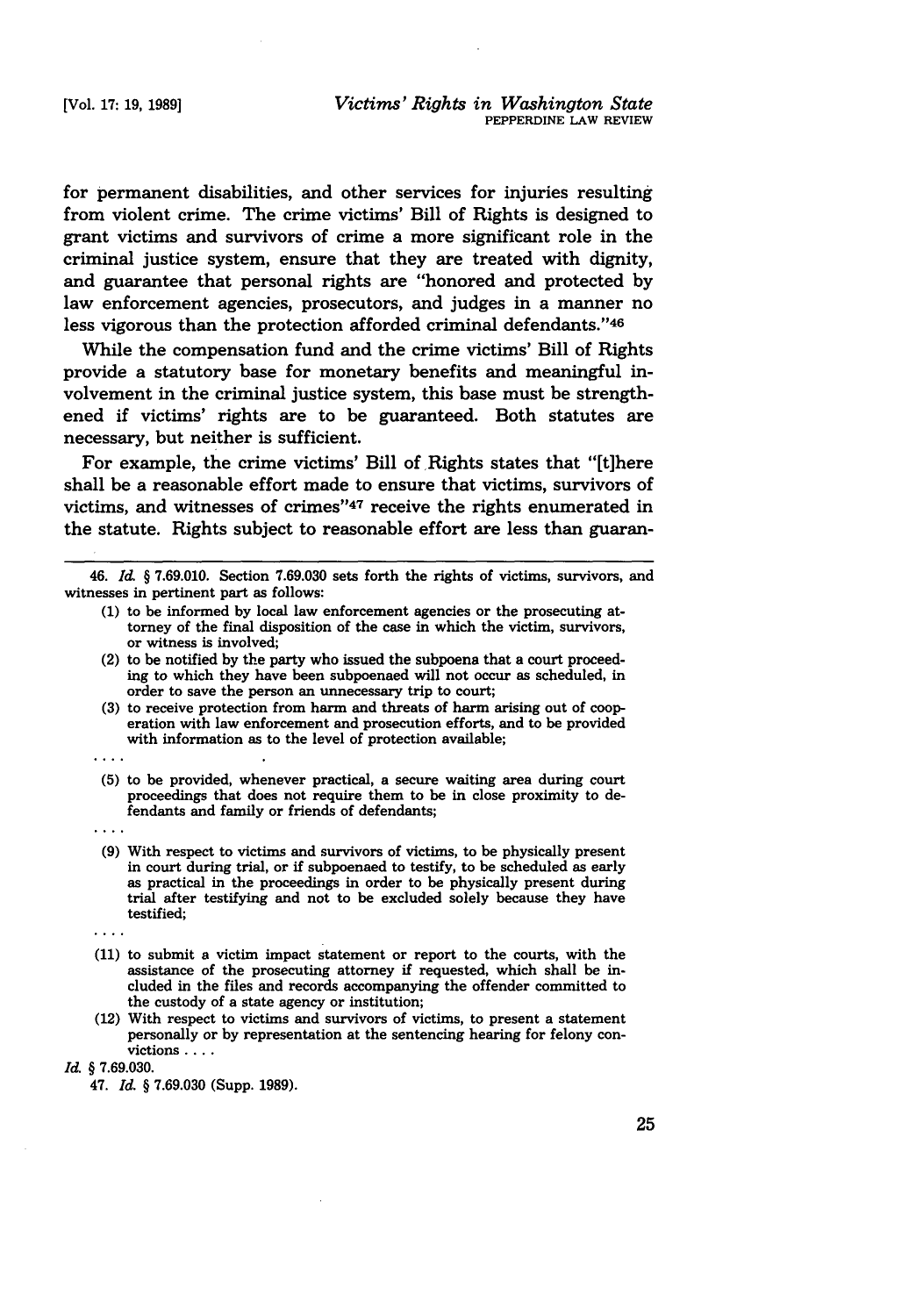teed rights. Reasonable effort is undefined<sup>48</sup> and, thus, efforts made on behalf of some victims may be less than those made on behalf of others.

Similarly, crime victims who submit claims under the compensation fund program are not assured benefits. Although the compensation fund originally was designed and implemented as an entitlement program patterned after the state's workers' compensation program, serious funding problems motivated the legislature to alter the fund significantly. Today, victims must meet more narrow eligibility criteria,49 thus substantially limiting the benefits victims can receive under the revised program.

The recent retrenchment of victims' statutory rights to compensation, and the broad discretion of prosecutors, judges, and police officers over victim involvement in the criminal justice system underscore the need for victims' rights to receive constitutional status. Statutes are more easily enacted and eviscerated than constitutional mandates. Victims' statutory rights are only as secure as the political will of the state legislators.<sup>50</sup>

In contrast, the defendants' rights are secure. Changes in the composition of state legislatures do not affect them, nor do the budgetary constraints of local prosecutors or crowded court dockets. The defendants' rights are constitutionally guaranteed. The victims' statutory rights have thus been subordinated to the defendants' constitutional rights and to the concerns of some prosecutors, judges, and law enforcement officials processing large volumes of cases. The proposed amendment to Washington's Constitution will enhance the criminal justice system's overall fairness by guaranteeing victims a meaningful role and according them due dignity and respect, $51$  while leaving defendants' constitutional rights intact.

#### IV. WASHINGTON'S CONSTITUTIONAL AMENDMENT

#### *A. The Major Provisions and Objectives of the Amendment*

Washington's constitutional amendment guarantees three major rights to victims of felony crimes: (1) the right to be informed of

<sup>48.</sup> *Id* § 7.69.020.

<sup>49.</sup> *Id.* § 7.68.070.

<sup>50.</sup> Moss, *New Tack for Victims' Rights,* A.B.A. J., Mar. 1, 1988, at 32. "'There is no mechanism by which any legislation is required to be enforced,' said Bob Preston of Justice for Surviving Victims in Lighthouse Point, Fla. 'All this wonderful legislation is just poetry at this time.' " *Id.*

<sup>51.</sup> Wash. S.J. Res. 8200, 51st Leg., 1989 Sess. The proposed amendment contains the following preamble: "Effective law enforcement depends on cooperation from victims of crime. To ensure victims a meaningful role in the criminal justice system and to accord them due dignity and respect, victims of crime are hereby granted the following basic and fundamental rights." *Id*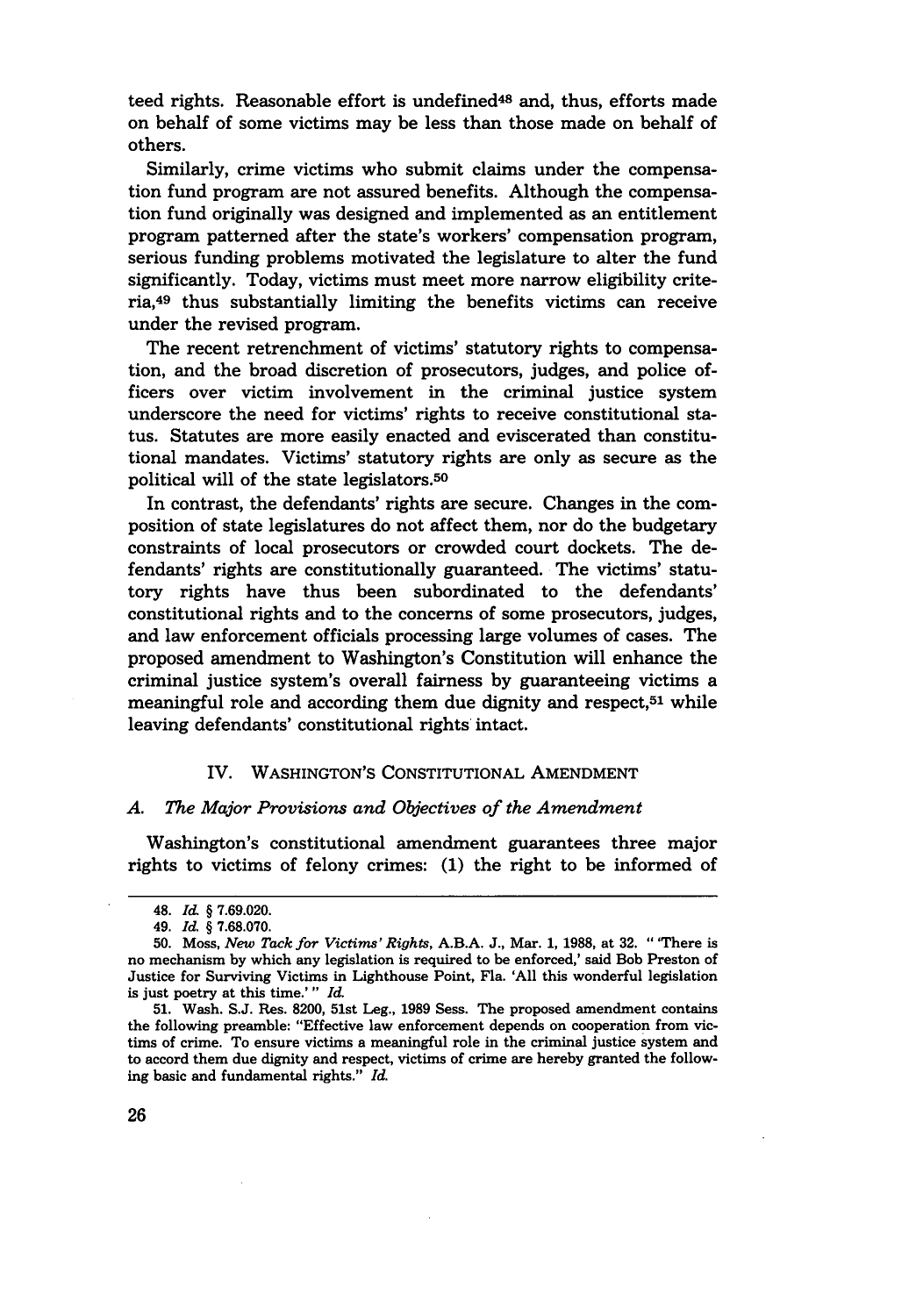court proceedings; (2) the right to attend court proceedings, subject to the discretion of the presiding individual; and (3) the right to make a statement at sentencing and at proceedings in which the defendant's release is under consideration.52 Additionally, the amendment provides that: (1) the prosecutor may identify a representative to exercise the victim's rights under certain circumstances; (2) the above provisions will not provide a basis for error in favor of defendants; and (3) the above provisions will not provide victims with court-appointed counsel.<sup>53</sup>

The amendment has practical and symbolic effects. First, it confers on crime victims the essential rights of participation. Second, it increases the victims' access to the criminal justice system **by** granting them an opportunity to see and hear how their cases are handled and to have their concerns heard **by** decision-makers. Third, it provides a secure base for victims' rights **by** removing these rights from the political sphere. Symbolically, it places victims on an equal constitutional footing with defendants.

Two characteristics of the amendment deserve special note: first, it leaves intact the constitutional protection guaranteed to defendants; and, second, it limits the discretion of judges and prosecutors while retaining the flexibility necessary for the criminal justice system to function fairly and efficiently.

#### *B. Practical Applications: Clause-by-Clause Analysis*

While a primary objective of the amendment is to raise the status of victims in the criminal justice system by affording them constitutionally guaranteed rights, the amendment also provides a framework for the application of those rights. The following clause-byclause analysis of the amendment explores those practical applications and discusses their effects on the various actors in the criminal justice process.

1. The Victim Must First Notify the Prosecutor

The constitutional amendment grants victims of felony crimes specific rights. However, a victim may often only exercise these rights "[u]pon notifying the prosecuting attorney."<sup>54</sup> This notification clause provides that victims have the initial responsibility of inform-

<sup>52.</sup> *Id.*

**<sup>53.</sup>** *I&*

<sup>54.</sup> *Id.*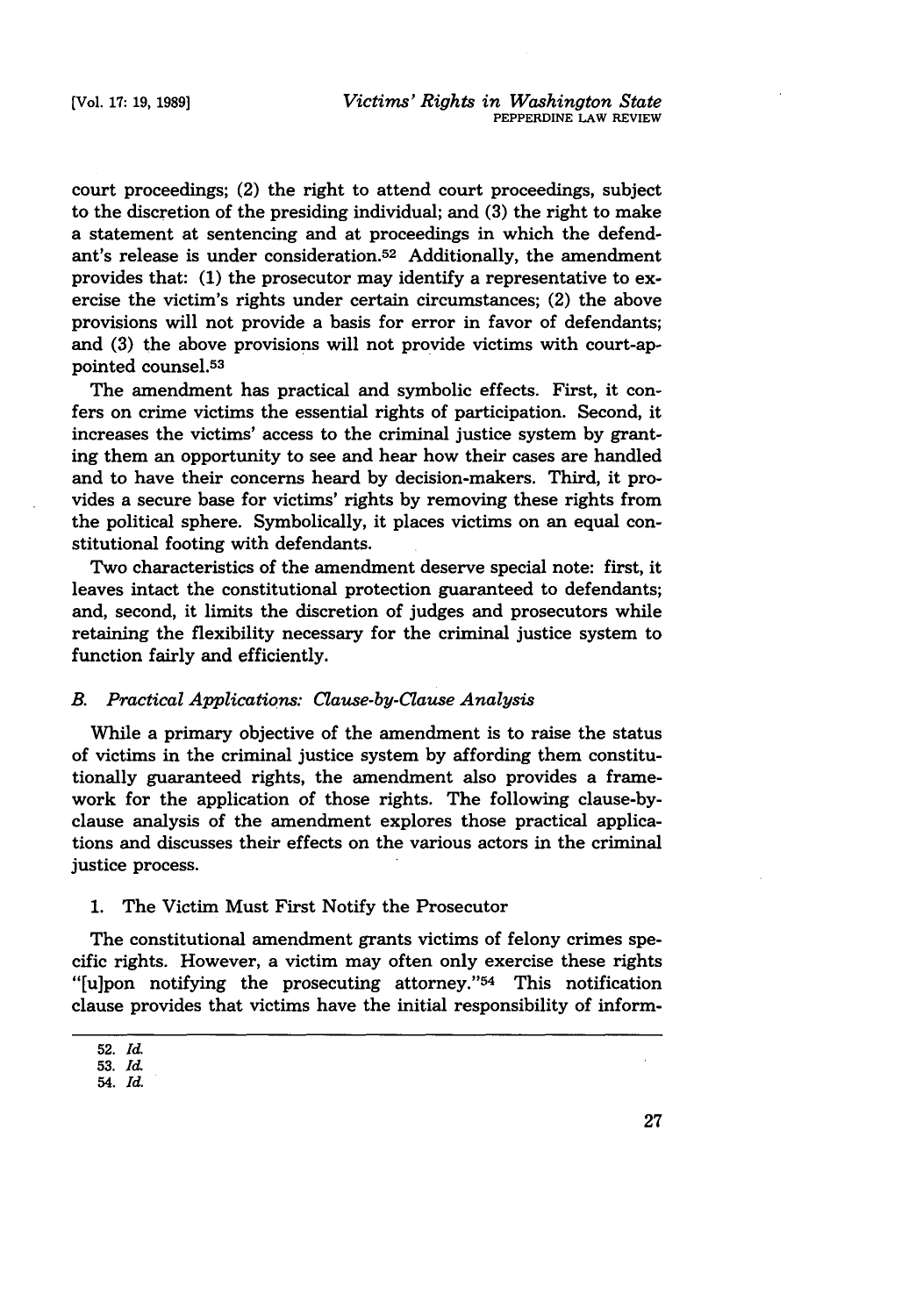ing the prosecutor's office that they want to be involved in the legal proceedings regarding their case. Without notification of such intent, the victims' constitutional rights are neither effective nor enforceable. Thus, it is critical that victims who wish to exercise their constitutional rights notify the prosecutor.

The constitutional amendment does not require that victims become involved in the criminal proceedings or exercise their rights. For example, victims may decline to participate in criminal proceedings when they believe such participation would delay or interfere with the healing process following the trauma of victimization.55 The constitutional amendment does not state who must inform victims of their constitutional rights. The crime victims' "Bill of Rights" does require a reasonable effort to notify all victims.<sup>56</sup> If victims are not informed of their rights, they may unwittingly forfeit them.

Police departments are likely sources of information for crime victims regarding their constitutional rights and duties, because police officers often are the first representatives of the criminal justice system to interact with the victims. Other possible sources of information include hospital personnel, crisis intervention centers, and shelters for the abused.

#### 2. The Crime Must be Charged as a Felony

Under the amendment, the victims' constitutional rights accrue only to the "victim of a crime charged as a felony."57 This clause has two effects. First, the victims' constitutional rights do not become effective until a decision is made and formally entered, charging the alleged offender with a criminal violation. Thus, victims have no constitutionally guaranteed access to the criminal proceedings that precede formal charging. For example, victims have no constitutional right to attend police lineups. Law enforcement officials, however, may want them to attend.

Second, constitutional rights under the amendment attach to victims of felony crimes only. If a crime is charged as a misdemeanor or a gross misdemeanor, no constitutional guarantees attach. The constitutional amendment places no new responsibilities on prosecutors beyond those already required by statute. However, under Washington's victims' rights statute, reasonable efforts to notify victims of misdemeanor crimes must continue to be made.58

**<sup>55.</sup>** For a discussion of victims' mental health concerns and participation in the criminal justice process, see Henderson, *supra* note **8,** at **953-64.**

**<sup>56.</sup>** WASH. REV. CODE **ANN.** § **7.69.030** (Supp. **1989).**

**<sup>57.</sup>** Wash. S.J. Res. **8200,** 51st Leg., **1989** Sess.

**<sup>58.</sup>** WASH. REV. CODE ANN. § **7.69.020(1)** (Supp. **1989).**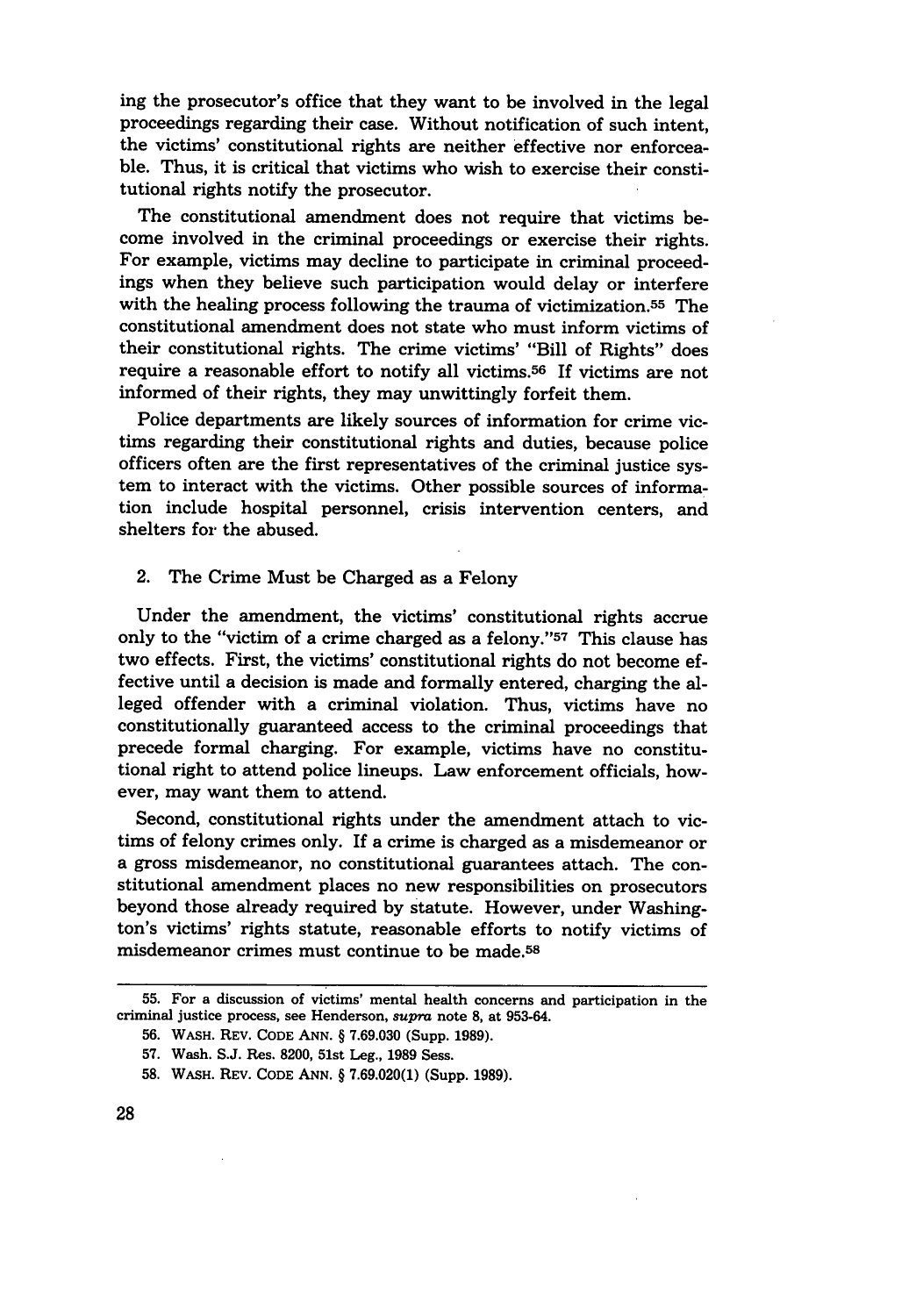## 3. The Victim Has the Right to be Informed of All Court Proceedings

Under the amendment, victims have the "right to be informed of **...** trial and all other court proceedings the defendant has a right to attend."59 Thus, they are to receive timely notice of the date, time, and place of trial and all other court proceedings. Other court proceedings include hearings regarding bail, the trial date, suppression of evidence, continuation of trial, sentencing, and probation revocation.

Information regarding the status of court proceedings is meaningful to victims for two reasons. First, because victims are directly harmed by crime, they have a valid interest in knowing about the proceedings. 60 Second, information regarding the offender's sentence or release from custody can alleviate the victim's anxiety and legitimate fear of reprisal.61

The constitutional amendment more thoroughly addresses the victims' needs for information than does Washington's present statute. The statute stipulates that a mere reasonable effort must be made to notify the victims.<sup>62</sup> In contrast, the constitutional amendment requires that victims of felonies who have properly notified the prosecutor be informed of trial and other court proceedings.

## 4. The Victim Has the Right to Attend All Court Proceedings

The victim "shall have the right **...** subject to the discretion of the individual presiding over the trial or court proceedings, [to] attend trial and all other court proceedings the defendant has the right to attend."63 As noted, the amendment's intent is to ensure victims a meaningful role in the criminal justice system. The "right to attend" clause effectuates this intent by granting victims the right to attend trial and all other court proceedings the defendant has a right to attend, subject to the discretion of the presiding judge.<sup>64</sup>

Victims will have the right to attend court proceedings such as hearings, trial, and sentencing. Individuals presiding over such proceedings make crucial decisions affecting the victims' cases, and vic-

**<sup>59.</sup>** Wash. **S.J.** Res. **8200,** 51st Leg., **1989** Sess.

**<sup>60.</sup>** FINAL REPORT, *supra* note 2, at 64.

**<sup>61.</sup>** *Id.*

**<sup>62.</sup>** WASH. REV. **CODE ANN.** § **7.69.030** (Supp. **1989).**

**<sup>63.</sup>** Wash **S.J.** Res. **8200,** 51st Leg., **1989** Sess.

<sup>64.</sup> *Id.*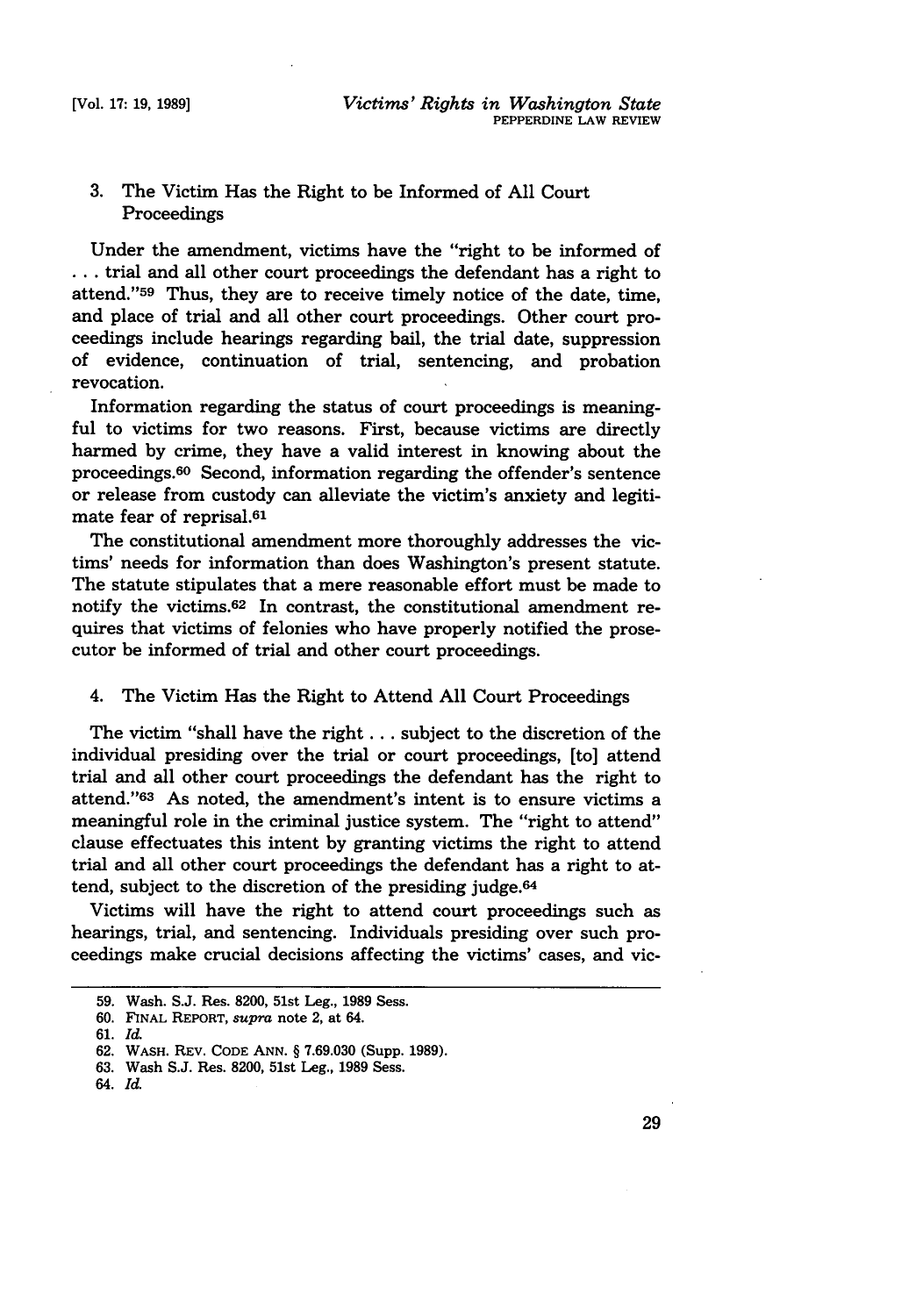tims deserve the right to attend, to hear, and to understand the decision-making process.

The amendment does not expand victims' rights to attend noncourt proceedings or proceedings that a defendant does not have the right to attend. Currently, police or prosecutors may ask victims to attend noncourt proceedings such as lineups. The amendment does not affect this practice. Victims still are allowed to attend noncourt proceedings, but only at a law enforcement official's request.

The victims' right to attend court proceedings is subject to the discretion of the presiding officer. In practice, absent extraordinary circumstances, victims will enjoy the right to attend.65 Defense attorneys and prosecutors, however, often subpoena victims to be witnesses. These victims normally can be excluded from the courtroom until they have testified. This precludes the victims from attending at least part of the trial. If the victims are never called to testify, they would be denied all opportunity to be present.66

The amendment changes this scenario. The power of defense attorneys and prosecutors is checked **by** the individual presiding over the proceedings. If victims are named as witnesses but choose to exercise their rights to attend the proceedings, the individual presiding would balance the arguments and decide whether to allow the victims to attend. The criminal justice system would retain the flexibility to address individual circumstances while protecting the victims' rights.

## **5.** The Victim May Make a Statetment at Any Proceeding Where the Defendant's Release is Considered

This provision expands upon the victims' statutory rights, and allows them to make a statement at any proceeding where the defendant's release is considered. Significantly, such proceedings include both court and administrative hearings. As a result, victims have the

**<sup>65.</sup>** *See* Colloquy on Wash. S.J. Res. 8200, 51st Leg., 1989 Sess., between Senators Talmadge and Pullen, SENATE JOURNAL 1989 SESSION, Apr. 14, 1989, at 11.558-70 [hereinafter Colloquy].

Senator Talmadge: On page 1, line 34 of the constitutional amendment, it re-<br>fers to the discretion of the individual presiding at a hearing with regard to the victim's attendance. Does this limit the victim's rights in any respect? Senator Pullen: No, it just states the general rule, that a judge at trial has discretion to control and set limits on behavior and decorum in the courtroom by all persons. Extreme behavior by a victim, defendant or any other person can be controlled by the judge.

*Id.*

<sup>66.</sup> WASH. REV. CODE **ANN.** § 7.69.030(9) (Supp. 1989). This section prohibits victims and their survivors from being excluded from the courtroom through the use of this tactic, granting them the right "to be physically present in court during trial, or if subpoenaed to testify, to be scheduled as early as practical in the proceedings in order to be physically present during trial after testifying and not to be excluded solely because they have testified." *Id.*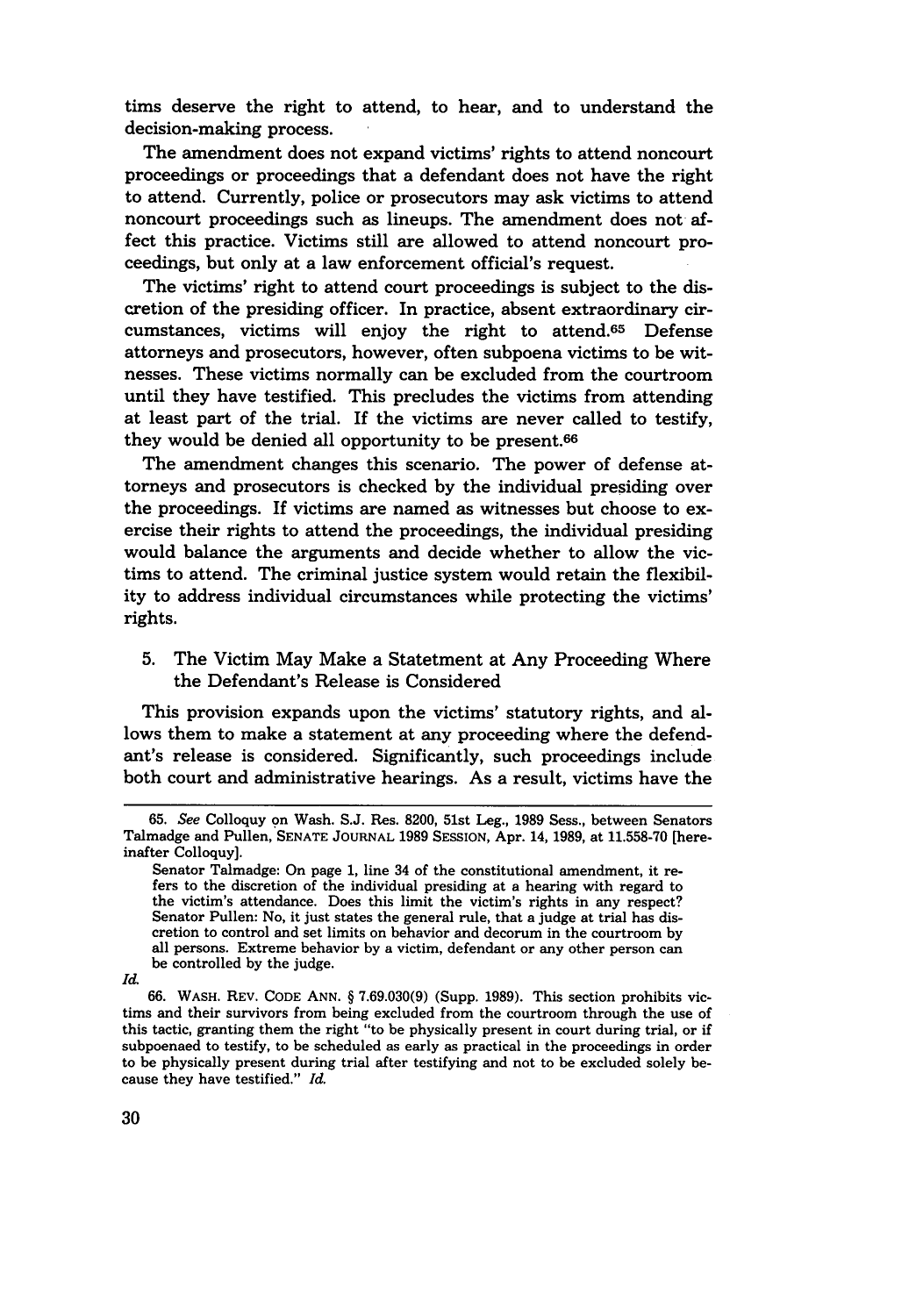opportunity to speak not only at sentencing, but also at proceedings regarding bail, work-release, or any other early release from custody. However, victims are not granted the right to make extemporaneous statements, cross-examine witnesses, or otherwise participate as parties to the proceedings.

6. The Victim Shall Enjoy the Same Procedural Rights as the Defendant

This clause elevates victims' procedural rights to the constitutional level currently guaranteed to defendants.<sup>67</sup> If proper procedures are not followed, victims will have grounds for relief. The message to prosecutors, judges, and other participants in the criminal justice system is clear: respect the rights of victims and follow proper procedures to protect these rights.

7. A Representative May Appear on Behalf of the Victim

The amendment provides that "[i]n the event the victim is deceased, incompetent, a minor, or otherwise unavailable, the prosecuting attorney may identify a representative to appear to exercise the victim's rights."68 This clause grants prosecutors the discretion to identify the most appropriate individual to exercise the victim's constitutional rights. One significant effect of this clause is to prevent individuals from proclaiming themselves a victim's representative, thereby complicating the proceedings and placing added burdens on prosecutors. While the language here is permissive, it is anticipated that the prosector normally would appoint a representative.

**8.** The Defendant May Not Appeal the Victim's Exercise of Rights Under the Amendment and the Victim is Not Guaranteed Court-Appointed Counsel

The amendment states that "[t]his provision shall not constitute a basis for error in favor of a defendant in a criminal proceeding nor a basis for providing a victim or the victim's representative with court appointed counsel."<sup>69</sup> This clause effectively bars the defendants' appeals based upon the victims' exercising of their rights under the amendment.70 While the amendment does not jeopardize the defend-

**<sup>67.</sup>** Wash. S.J. Res. **8200,** 51st Leg., **1989** Sess.

**<sup>68.</sup>** *Id.*

**<sup>69.</sup>** *Id.*

**<sup>70.</sup>** Colloquy, *supra* note **63,** at **11.540-56.**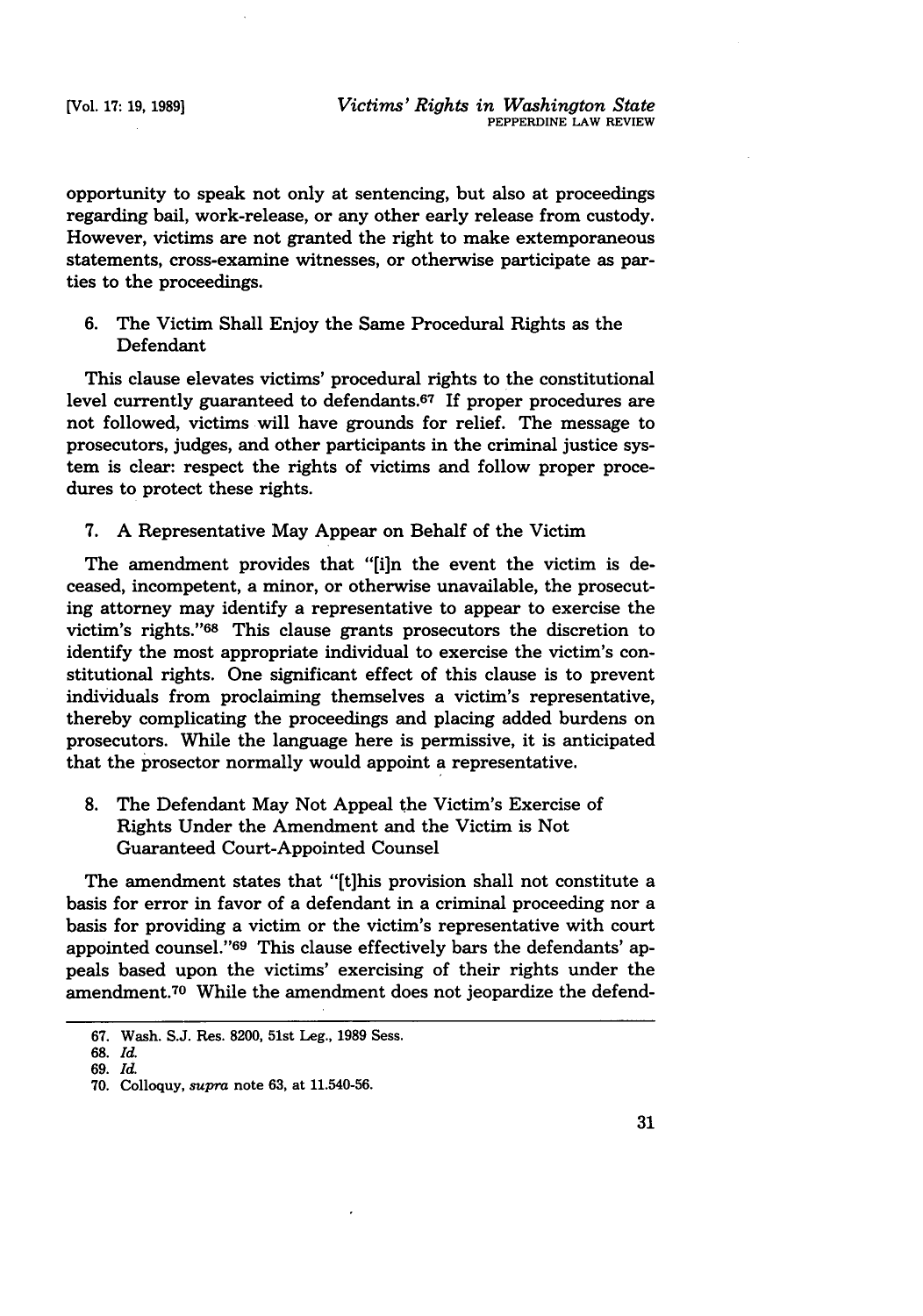ants' constitutional rights, it also does not provide defendants with new avenues of appeal.

In addition, this clause states that the amendment does not constitute a basis for providing victims, or their representatives, with court appointed counsel. It strongly implies, however, that victims have the right to appear with the assistance of counsel. Victims, or their representatives, may choose to retain counsel to protect and represent their rights.

#### *C. Remedies*

Elevating the status of victims' rights to a constitutional level sends a powerful message. The amendment's passage signifies the intent of the populace to accord victims basic rights and due dignity that shall not be diminished by legislative or judicial action. Consequently, participants in the criminal justice system-attorneys, judges, and law enforcement officials-likely will accord victims their rights.

When victims find that their rights have been violated, they will not find specific remedies in the constitutional amendment. However, the constitutional status of victims' rights alone will provide redress. Additionally, Washington might want to consider reasonable remedies to allow enforcement of victims' rights.

A simple declaration to a prosecutor or judge that a victim's rights have been violated may prove sufficient to ensure victim involvement in criminal proceedings. Such declarations have resulted in enforcement of victim rights in states which have elevated victims' rights to the constitutional level.71 Alternatively, an injunction may prove effective when proceedings have been initiated without first notifying the victim. The injunction can stay a proceeding until victim involvement is obtained, or in the case of a pretrial or post-trial hearing, victims can petition for a rehearing to gain access to the proceedings.

Also, judicial officers who allow victims' rights to be violated can be reported to a judicial conduct commission.<sup>72</sup> Likewise, complaints against deputy prosecutors who do not comply with the amendment's provisions can be registered with their superiors.

Id.

**71.** *See supra* note **7.**

**72.** For a proposal allowing victims denied their rights **by** judges to report the judges to judicial conduct commissions, see Welling, *Victim Participation in Plea Bargains,* **65** WASH. **U.L.Q. 301, 355-56 (1987).**

Senator Talmadge: Senator Pullen, Senate Joint Resolution No. **8200,** as amended **by** the House, reads on page 2, line 14, 'This provision shall not con- stitute a basis for error in favor of a defendant in a criminal proceeding nor a basis for providing a victim or the victim's representative with the court appointed counsel.' Does this sentence provide that no portion of the constitutional amendment shall provide a basis for error in favor of a defendant? Senator Pullen: Yes, and in particular to the right of the victim or his representative to attend proceedings and make statements at appropriate times.